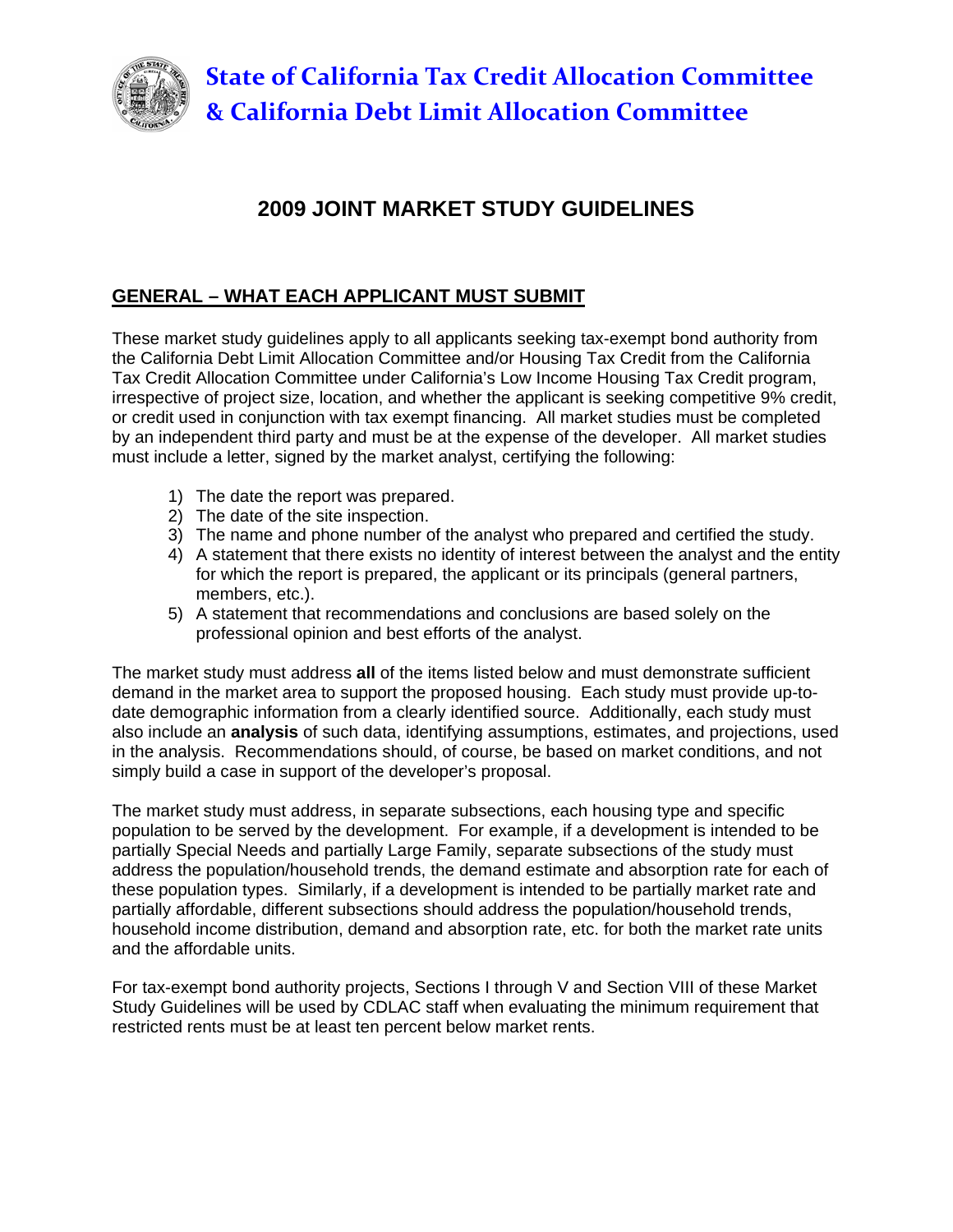# **I. EXECUTIVE SUMMARY AND CONCLUSIONS**

Each market study must include a concise summary of the data, analysis and conclusions, including the following:

- A. A concise description of the site and adjacent parcels, particularly neighborhood housing. The description must include the project's name, street address (if available), city, county, zip code and census tract number.
	- If applicant is seeking 9% credits, and project consists of scattered sites, state if they are within a 5 mile diameter circle.
	- If applicant is seeking tax exempt bond financing only or in conjunction with 4% credits, and the project consists of scattered sites, state if they are within a onemile diameter circle (5 mile diameter circle for "at-risk" projects).
- B. A brief summary of the project including the type of construction (new and/or rehabilitation), number of buildings, number and type of units, proposed rents and population served.
- C. A brief description of the market area, including a map delineating the market area.
- D. A precise statement of the analyst's opinion of Market Feasibility including the prospect for long-term performance of the property given housing, demographic trends and economic factors. The statement must include an estimate of the demand for each unit type in the expected year of market entry.
- E. A summary of market related strengths and/or weakness which may influence the subject development's marketability, including but not limited to, compatibility with surrounding uses, the appropriateness of the subject property's location, unit sizes and configuration, and number of units.
	- Address whether or not the service amenities, on-site amenities, off-site amenities and their distance from the project are appropriate and sufficient for the market and the intended tenants. Include, if any, additional amenities that are available to tenants at an additional cost.
	- Any site nuisances that have or may impact marketability of the project. Address whether the location's neighborhood characteristics and/or surrounding land uses attract or deter renters from moving to the site.
	- Address physical barriers (i.e., railroad tracks, freeway, rivers, mountains, etc.), if any, and the affect on project marketability.
	- Identify if there are single-family homes available for equal or less rent that could affect the marketability of these units.
- F. A summary of the rent comparables, including their distance from the project, population served, number of units by bedroom size, rent by unit size, service and on-site amenities.
- G. A summary of the existing and planned affordable housing developments in the market area including names, type of affordable project, whether existing or planned, distance from the proposed development, population served, number of units by bedroom size, rent by unit size and the service and site amenities.
	- Include risks involved with competitive properties that may be ready to come online, be completed and/or available within six months before or after the subject property.
	- Address declining population in PMA due to unusual conditions, businesses closing, etc.
- H. A precise statement of key conclusions reached by the analyst, supported by the data contained in the market study. These conclusions must include: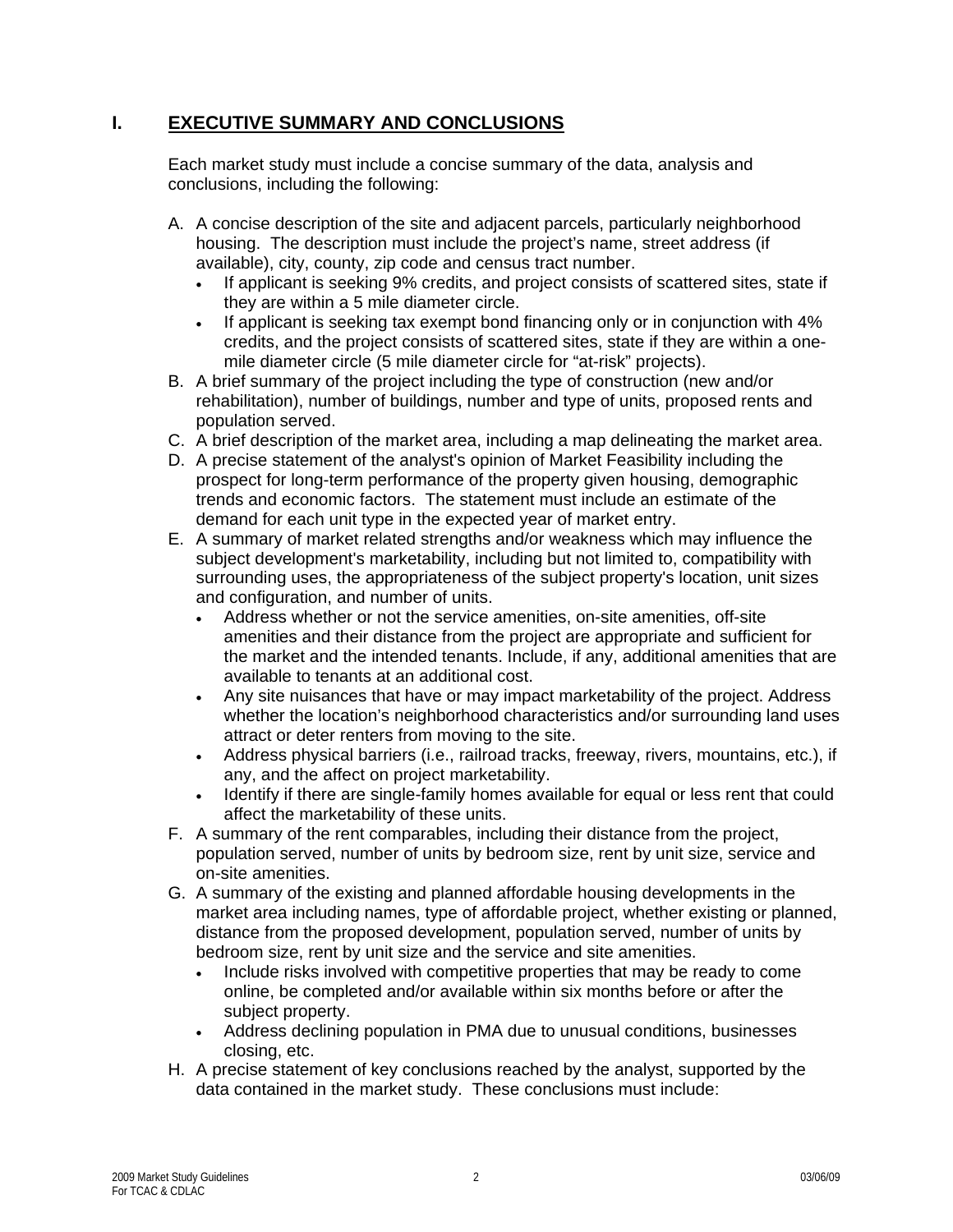- A summary of positive and negative attributes and issues that will affect the property's performance and lease-up, points that will mitigate or reduce any negative attributes, and any recommendations and/or suggested modifications to the proposed project.
- An evaluation of the proposed development, given the target population and market conditions. This evaluation should include market justification for the proposed development, including the proposed rents by unit and population type, estimated absorption rate, and should further evaluate the proposed unit, development, and locational amenities given the market.
- An objective review of past, present, and future demographic and economic trends in the defined market area and include an estimate of how the proposed development will be integrated into the market area based on existing rental comparables and anticipated pipeline additions to the rental base.

### **II. PROJECT DESCRIPTION**

The market study must include a project description to show the analyst's understanding of the project at the point in time the market study is undertaken. The project description must include:

- A. Sponsor's name and the Development's Location (**including color photos**). A detailed description of the location including closest streets, number of acres, and a map indicating site configuration and contiguous land use and zoning.
	- If applicant is seeking 9% credits, and project consists of scattered sites, state if they are within a 5 mile diameter circle.
- B. Total proposed project units and total tax credit units by: number of bedrooms and baths, income limit as a percent of AMI, unit size in square feet, and utility allowances for tenant paid utilities.
- C. Description of the project's Target Population and occupancy type (family, elderly, special needs, etc.).
- D. Whether the project will be a new construction, acquisition and/or rehabilitation.
- E. Developer's projected dates for construction start and completion, and start of preleasing.
- F. Tenant paid utility schedule and source of that schedule.
- G. Description of: the number of buildings, design (walk-up, elevator, etc.), and number of stories, unit and common amenities, site amenities and parking.
	- For rehabilitation projects provide a description of the methodology for the rehabilitation and detailed information regarding the scope of work.
	- The status or date of architectural plans and name of the architect should be referenced.
	- A copy of the floor plans and elevations should be included as an appendix to the report.
- H. For rehabilitation or demolition of occupied housing proposals, current occupancy levels, operating expenses and rents being charged, identification of any existing assisted housing program at the property such as Section 8, Section 202, Section 811, BMIR, Section 236, etc., and tenant incomes, if available.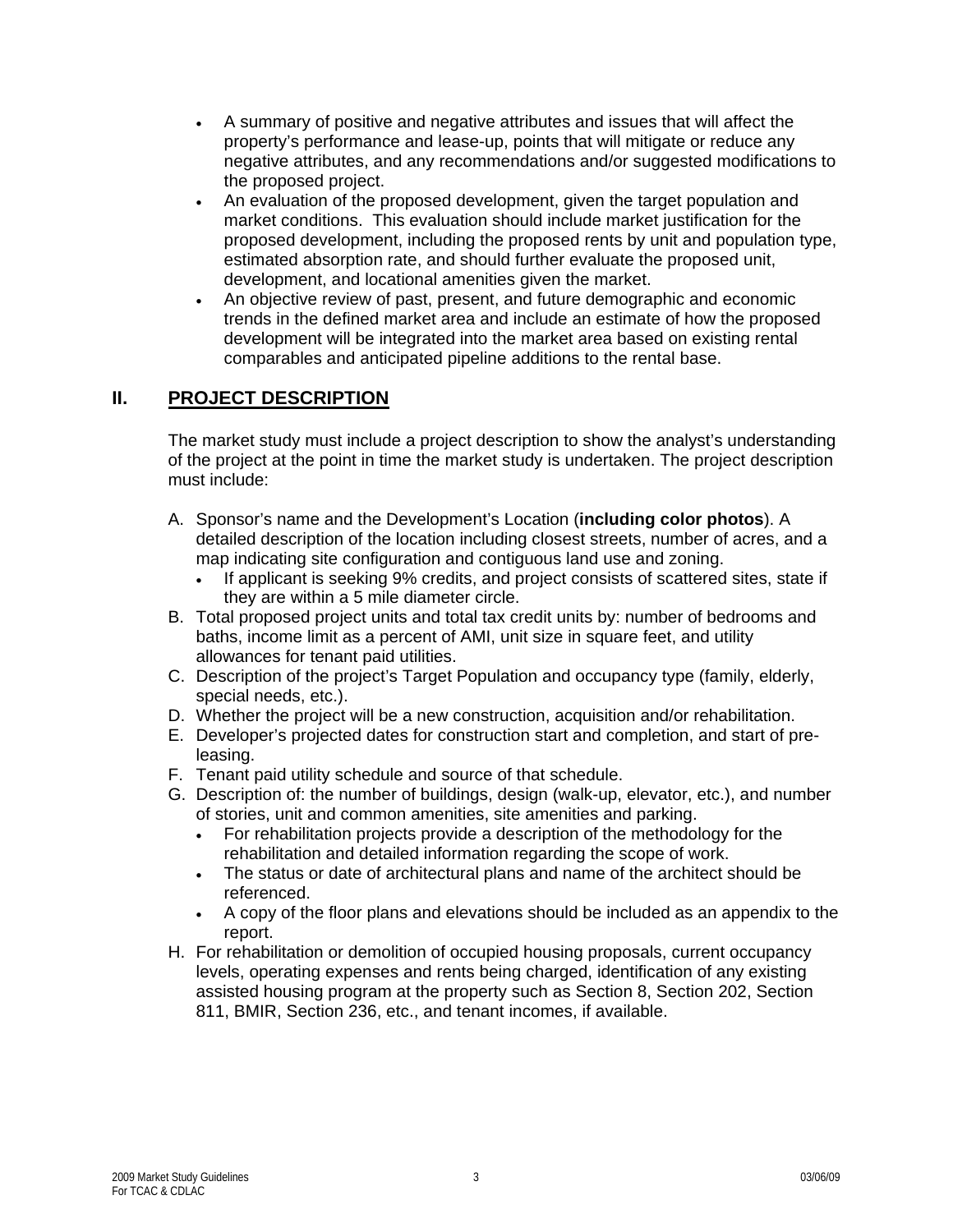# **III. DELINEATION OF MARKET AREA**

Identify and define the geographic market area from which potential renters are expected to come. This section shall include the following:

- A. Definitions of the Primary (PMA) and Secondary (SMA) Market Areas (including a map which clearly delineates the areas) and an explanation of the basis for the boundaries of the PMA and SMA.
	- Provide a written narrative detailing the rationale for the suggested PMA. This narrative should address any specific issues with the market area including the exclusion of nearby areas or justification for geographically large market areas.
		- The rationale should take into account demographic and socio-economic characteristics, target tenant population, political jurisdictional boundaries, natural boundaries, experience of nearby comparable developments, accessibility to mass transit or key transportation corridors and commute patterns, and market perceptions.
	- Identification of the PMA and SMA boundaries by census tracts or blocks, jurisdictions, street names, or other geography forming the boundaries.
	- Also define the larger geographic area in which the PMA is located (i.e. city, county, MSA, etc.).
	- For **rural projects**, the defined PMA shall consider the relative draw of a town in comparison to its neighboring towns or cities. A rural PMA should not consist of large whole census tracts, except in rare circumstances, and should never include significantly larger more populous towns unless the analyst can provide evidence that the tenants will migrate to the subject location from the larger towns.
	- Avoid overlapping markets. A market area too large will overstate demand for a proposed development. A market area that is too small may either understate demand by understating the number of potential, income qualified residents or overstate demand by excluding competitive existing or planned projects that are just outside the defined market area.
- B. A scaled for distance map of the suggested market area that identifies the proposed development, the comparable rental developments, and location amenities, including but not limited to the closest transportation linkages, shopping, schools, medical services, public transportation, and other services such as libraries, community centers, banks, etc. In situations where it is not feasible to show all the amenity categories on a map, the categories, including their distance, may be addressed in the narrative.
- C. Description of the site characteristics including its size, shape, general topography and vegetation and proximity to adverse conditions.
- D. Photographs of the site and neighborhood.
- E. Description and evaluation of the visibility and accessibility of the site.
- F. Information or statistics on crime in the Primary Market Area relative to data for the overall area. Address any local perceptions of crime or problems in the Primary Market Area.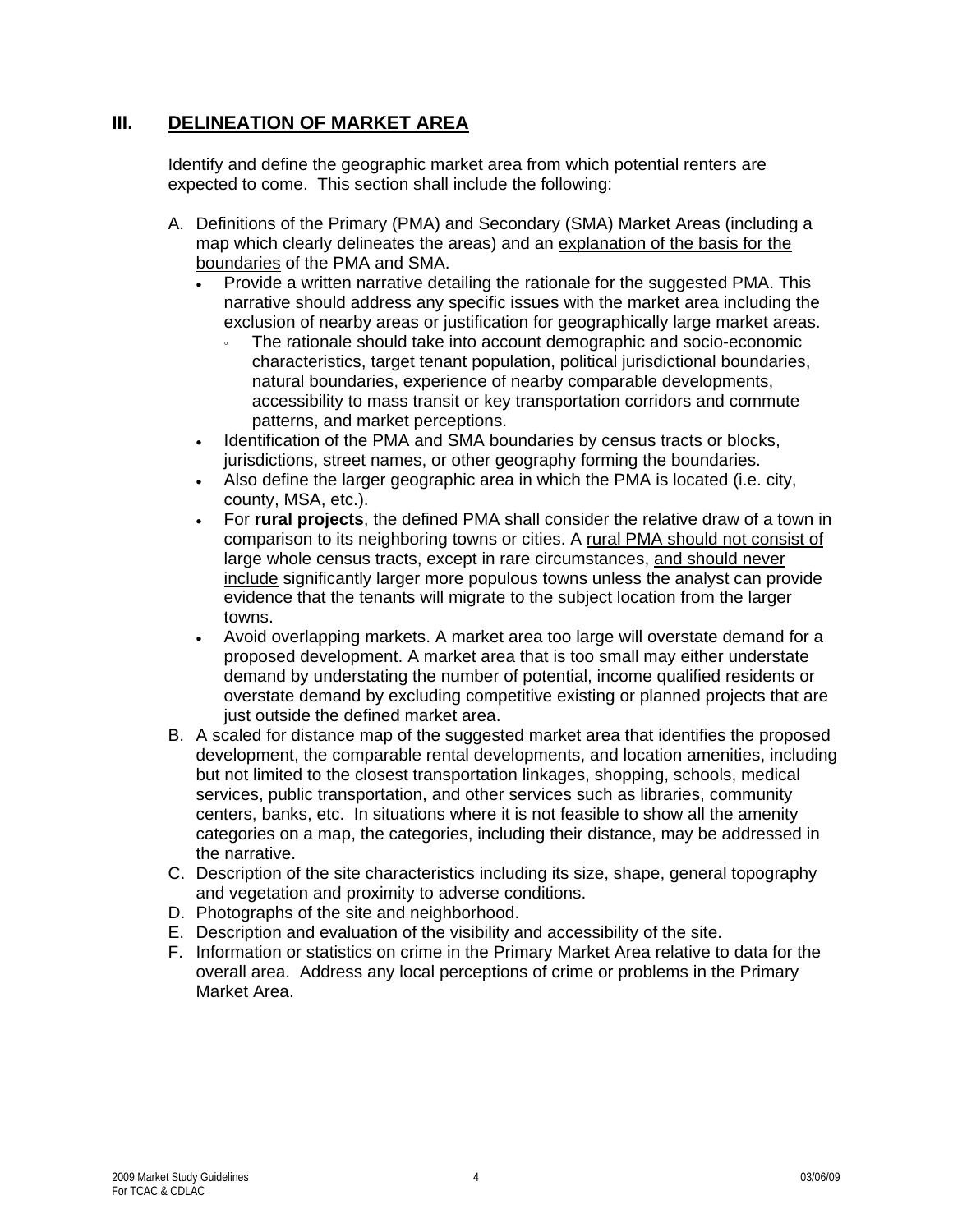# **IV. MARKET AREA ECONOMY**

For all proposals except elderly, provide data and analysis on the employment and economy of the PMA to give an understanding of the overall economic health of the PMA. List sources for the data and methodology for the analysis.

- A. Provide a description of employment by industry sector (numbers and percentages) for the PMA or smallest geographic area available that includes the PMA and compare the data to the larger geographic area, e.g. the city, county, labor market area, or MSA.
- B. List major employers in the PMA, the type of business and the number employed and compare the data to the larger geographic area (i.e. MSA, County, Secondary Market Area, etc.). Outline any anticipated expansions, contractions in their workforces, as well as newly planned employers and their impact on employment in the PMA.
- C. Show the historical unemployment rate for the last ten years (or other appropriate period) for the PMA and compare to the larger geographic area (i.e. MSA, County, Secondary Market Area, etc.). Provide total workforce figures and number and percentage unemployed.
- D. Show employment growth over the same period or a more recent, shorter period (last 5 years). Compare to the larger geographic area and to PMA household growth.
- E. Comment on trends for employment in the PMA in relation to the subject.
- F. If relevant, comment on the availability of affordable housing for employees of businesses and industries that draw from the PMA.
- G. Provide a breakdown of typical or mean wages by occupation.
- H. Relate the available employment to the project's target population.
- I. When available, provide commuting patterns for workers such as how many workers in the PMA commute from surrounding areas outside the PMA.

# **V. POPULATION, HOUSEHOLD AND INCOME TRENDS**

Provide the following demographic information for **both** the PMA and the SMA or minor civil division (city, village, township, etc.) in which the proposed project will be located. Projections must be prepared by one of the national proprietary data providers, for example, ESRI, Claritas, etc. U.S. Census data, unless current, is only acceptable as historical data. If the market analyst does not agree with these projections, an explanation of the reasons for the disagreement must be provided, along with substitute projections. Population and households should be projected to the estimated time of market entry (generally two years from the year of application) and for five years from the year of application. For elderly proposals, data should be based on households that are most likely to need one of three types of senior-restricted housing: independent living ages 65 years plus, congregate care and assisted living ages 75 plus. Indicate the source for all data, provide a methodology for estimates and provide an analysis of trends indicated by the data.

- A. Population Trends:
	- 1. Total Population
	- 2. Population by age group
	- 3. Number of elderly and non-elderly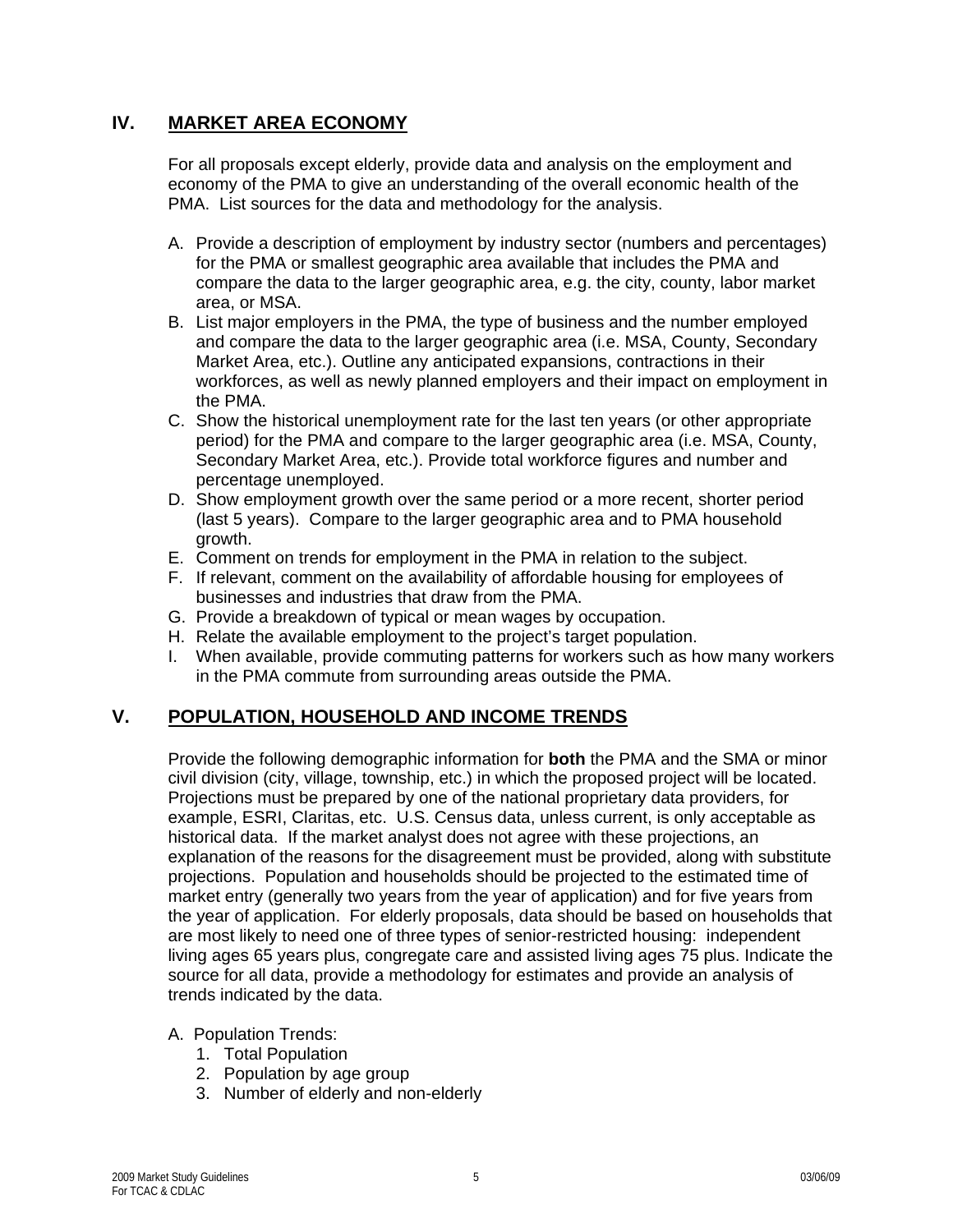- B. Household Trends:
	- 1. Total number of households
	- 2. Household by tenure; that is, the number of owner and renter households by elderly and non-elderly
	- 3. Average household size
	- 4. Renter households by number of persons in the household
- C. Income Trends:
	- 1. Estimate of household incomes in \$5,000 or \$10,000 increments, by household size and by tenure. Elderly proposals should reflect the income distribution of elderly households only
	- 2. Provide the reasonable assumptions upon which the income projections are based

### **VI. DEMAND ESTIMATE:**

In calculating demand, the analyst shall use the applicable incomes and rents in the development's tax credit application. The estimated demand must be based upon current households and projected household growth. Assume that market rate households will spend up to 30% of their income for gross rent, and lower income households up to 40% for their gross rent. Demand should be calculated for each proposed rent level and each unit type (e.g., 1 bedroom/1 bath at 50% AMI, etc.). Income qualified households should not be double counted.

Demand calculations may be performed for both the PMA and the SMA. However, only the demand from the PMA will be considered in meeting the requirement of showing adequate demand, unless an estimate of the proportion of renters moving into the PMA from outside of the PMA can be provided based on surveys of initial move-in renters of similar housing type projects. An outline of any survey(s) used to derive this estimate must be included in the Appendix.

• Number of potential income qualified households in the PMA must contain a sufficient number of households who meet the occupancy restrictions of a proposed project, i.e., if a homeless project, only include the homeless population in the number of income qualified households.

Section A-C below is an example of a demand analysis. Reliable local sources are preferable to regional sources. *TCAC staff should be able to reconstruct your estimate of demand – step by step. The percentages used are for example only - market studies must use percentages based upon actual market data and/or other reliable sources.*

#### **A. Demand from Existing Households for a given bedroom size and rent level:**

|    | Number of existing households for current year.                                                                                                                                                                                                                                             | 40,000                        |
|----|---------------------------------------------------------------------------------------------------------------------------------------------------------------------------------------------------------------------------------------------------------------------------------------------|-------------------------------|
| 2. | Number of renters.                                                                                                                                                                                                                                                                          | $40,000 \times 30\% = 12,000$ |
| 3. | Number of appropriate sized households                                                                                                                                                                                                                                                      | $12,000 \times 33\% = 3,960$  |
| 4. | Number of income-qualified renter households.<br>$3,960 \times 18\% = 713$                                                                                                                                                                                                                  |                               |
| 5. | Turnover rate. Turnover rates should be<br>constructed using identified, reliable data sources,<br>and should represent an estimate the percentage<br>of renter households that move in a given year for<br>that tenant type (senior, family, special needs, etc.)<br>in that proposed PMA. | $713 \times 35\% = 249$       |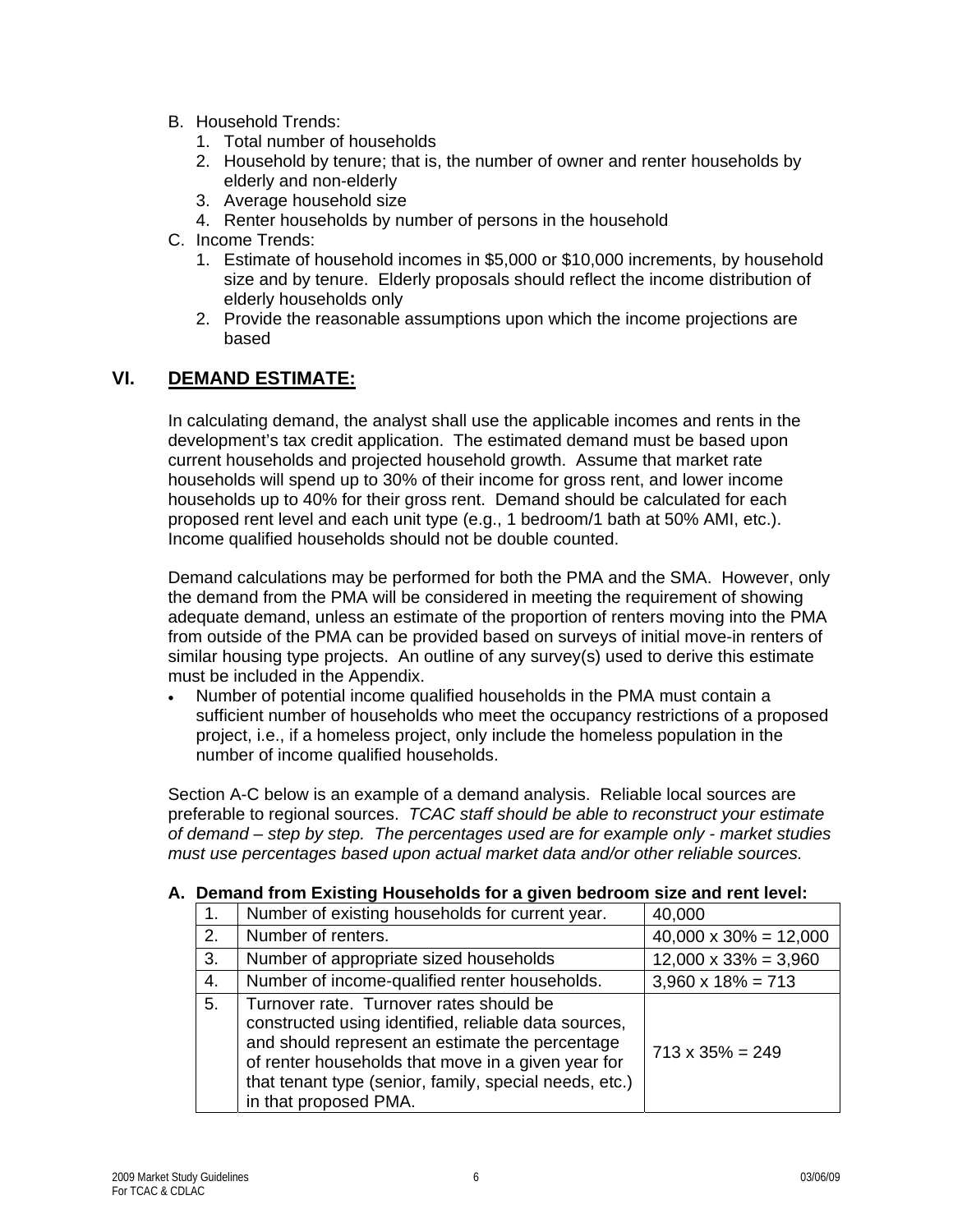| <b>Estimated annual demand from existing rental</b> | 249 |
|-----------------------------------------------------|-----|
| households.                                         |     |

#### **B. Demand from New Households:**

|                                                                                                | Estimate the number of new, additional renter<br>households by the time the project enters the<br>market                                                                   | 200                    |
|------------------------------------------------------------------------------------------------|----------------------------------------------------------------------------------------------------------------------------------------------------------------------------|------------------------|
| 2.                                                                                             | Estimate the annual growth. This is the number of<br>new households divided by the number of years<br>between the current household number and the<br>market entry number. | $200 \div 2 = 100$     |
| 3.                                                                                             | Number of appropriately sized households                                                                                                                                   | $100 \times 25\% = 25$ |
| 4.                                                                                             | Number of income-qualified renter households.                                                                                                                              | $25 \times 18\% = 5$   |
| 5.                                                                                             | Estimated annual demand from new households.                                                                                                                               | 5                      |
| $T_{\alpha}$ tol annual demond from quoting and nouveauter households: $0.40 \times F$<br>OE 4 |                                                                                                                                                                            |                        |

Total annual demand from existing and new renter households: 249 + 5 = 254.

#### **C. Demand from Commuters (Optional – for use when appropriate):**

Certain PMAs may show insufficient demand from calculations based on residents, specifically those with a combination of one or more of the following: 1) high-income resident population, 2) high housing costs and 3) a low renter population base (statewide, 43% of all households are renter households). There are seven counties where these factors are prevalent: Santa Clara, San Mateo, San Francisco, Marin, Contra Costa, Alameda and Santa Cruz. There is anecdotal evidence to support the assertion that low-income housing projects in these counties, and possibly other similar smaller communities throughout California, have a substantial need and demand for low-income housing projects. For family or non-targeted units in these kinds of PMAs, the analyst may choose to include a calculation of demand from households where one or more wage earners live outside the PMA but commute into it for employment purposes. Staff will be the final arbiter regarding the appropriateness of using this demand model for a PMA.

|     | appropriatorious or admig time domiana modernor annimit |                         |
|-----|---------------------------------------------------------|-------------------------|
| 1.  | Current Civilian Employment in the PMA.                 | 112,500 employees       |
|     | Typically, employment by industry, including            |                         |
|     | average or median wage for that industry, in the        |                         |
|     | PMA.                                                    |                         |
|     | Suggested Sources: EDD, BLS, Commercial Data Providers. |                         |
| 1A. | Calculate Employment in PMA in Year of Market           | $112,500 \times 1.03 =$ |
|     | Entry (Optional).                                       | 115,875 employees       |
|     | Base employment can be grown for a number of            |                         |
|     | years without the necessity of changing other           |                         |
|     | assumptions.                                            |                         |
| 2.  | Income Qualifying Employees.                            | $115,875 \times 25\% =$ |
|     | Assume that employment wage distribution is             | 28,969 employees        |
|     | approximately normally distributed around the           |                         |
|     | mean or median within each industry.                    |                         |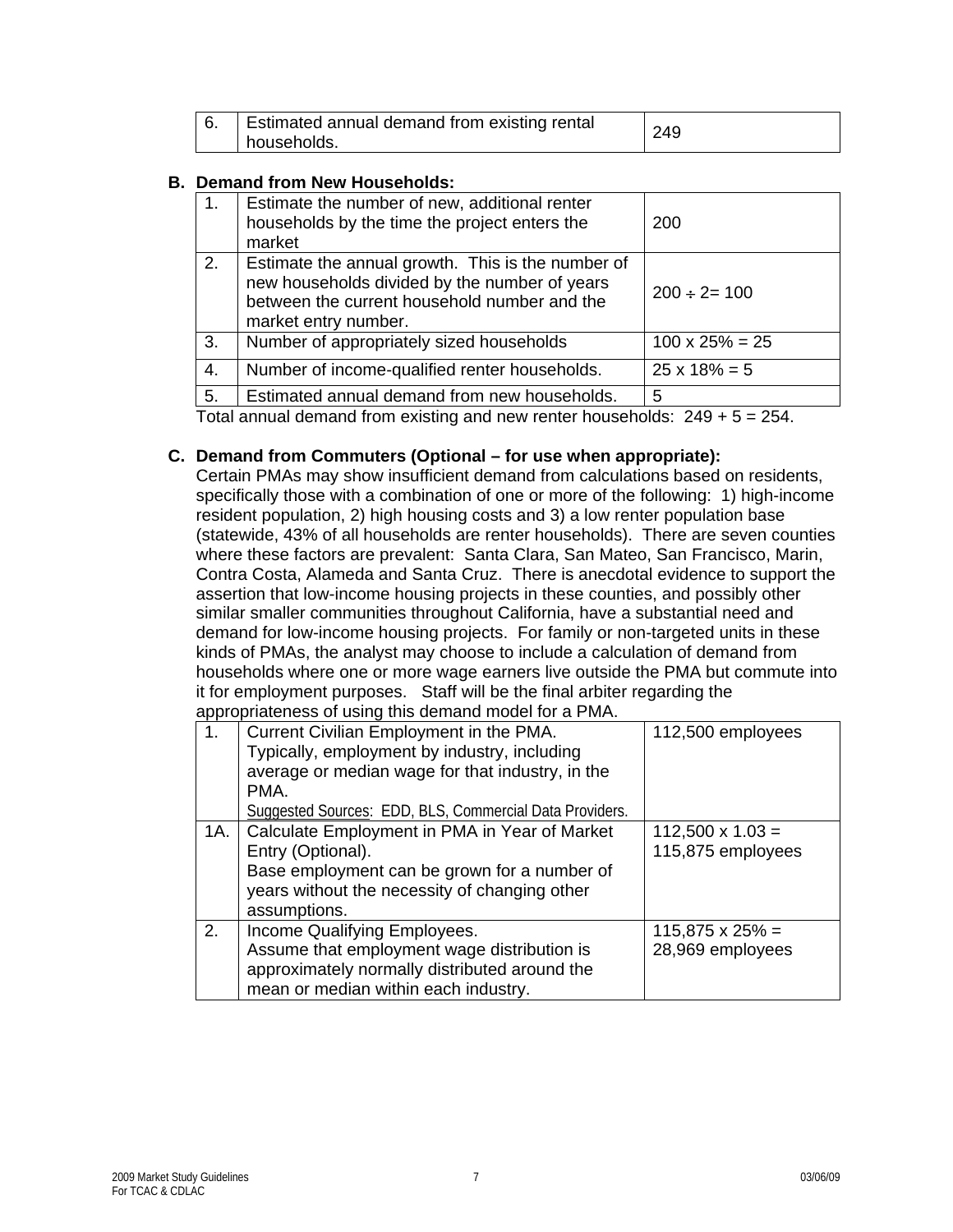| 3. | Income Qualifying Households.                                  | $28,969 \div 1.64 =$           |
|----|----------------------------------------------------------------|--------------------------------|
|    | Employment must be reduced to households. Use                  | 17,664 households              |
|    | household or family data that shows number of                  | $\div$ County # or $\div$ 1.58 |
|    | employed persons in households or families in the              | Default for State              |
|    | county or statewide.                                           | Average # of Workers           |
|    | Suggested sources: Counting California, EDD.                   | per Family)                    |
| 4. | Income Qualifying Commuter Households.                         | $17,664 \times 55\% = 9,715$   |
|    | Only commuters with commute distances in excess                | households                     |
|    | of 8 miles will be prompted to move closer to a job.           |                                |
|    | The percentage factor used will represent those                |                                |
|    | employed within the PMA who commute more than                  |                                |
|    | 8 miles to work. Commute time data can be used                 |                                |
|    | instead, with the percentage of workers commuting              |                                |
|    | more than 20 minutes to work used instead.                     |                                |
|    | Suggested sources: Commercial Data Providers, Local            |                                |
|    | Transportation Agencies, Local Government Associations.        |                                |
| 5. | Income Qualifying Commuter Renter Households.                  | $9,715 \times 40\% = 3,886$    |
|    | Only renters will move into low-income multi-family            | households                     |
|    | rental housing. Develop an appropriate renter                  |                                |
|    | proportion for the commuting population given the              |                                |
|    | time and distance they commute.                                |                                |
|    | Suggested Sources: Employee surveys in the PMA, outlying       |                                |
|    | Secondary Market Area (SMA) renter propensity.                 |                                |
| 6. | Size of Qualifying Households.                                 | $3,886 \times 33\% = 1,282$    |
|    | Unless another mix of household sizes can be                   |                                |
|    | justified, assume the same mix as used to                      |                                |
|    | calculate demand from resident households.                     |                                |
| 7. | Annual Demand from Income Qualifying Commuter                  | $1,282 \times 25\% = 320$      |
|    | Renter Households.                                             |                                |
|    | There is no relationship between commute                       | (25% Conservative              |
|    | distance/time and the likelihood of moving.                    | Default Turnover Rate)         |
|    | Develop an appropriate turnover rate for the                   |                                |
|    | commuting population given the time and distance               |                                |
|    | they commute.                                                  |                                |
|    | <b>Suggested Sources: Outlying Secondary Market Area (SMA)</b> |                                |
|    | $turnover rate(s)$ .                                           |                                |

The market analysis may also include the results of tenant surveys of existing lowincome housing projects to support the assertion of demand from commuter households.

**D. Special Needs Projects**. For projects targeting special needs populations, in cases where target tenant population data is unavailable, demand may be shown through estimated annual referrals of federal, state, local or nonprofit social services agencies that serve the target population within the PMA. This evidence must include certified, written estimates from the appropriate service provider(s) of the annual referrals, and an estimate of the proportion of those referrals the agency believes will meet the project's income qualifications. Analysts should not use a general occupancy or family occupancy model for special needs projects.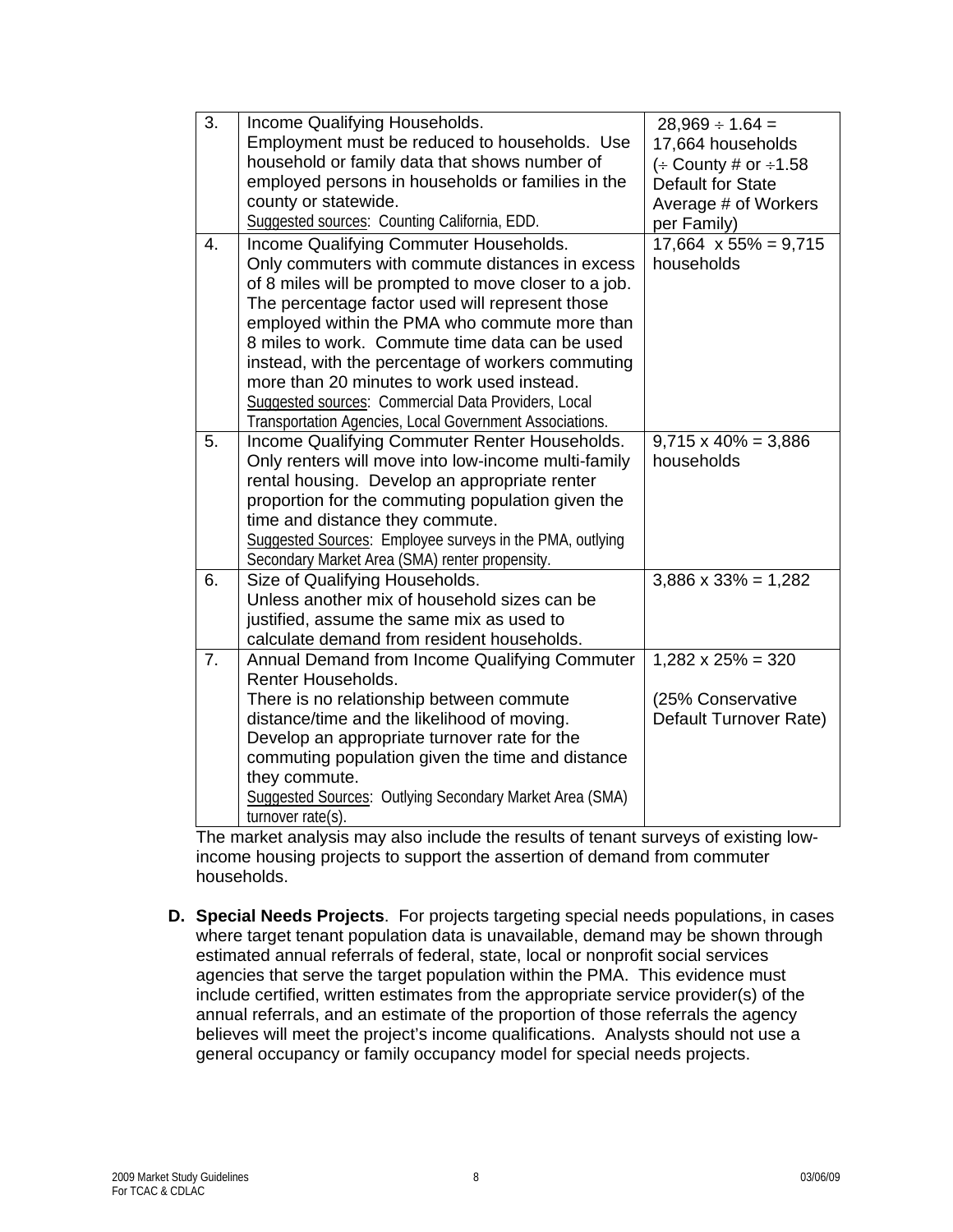- **E. Senior Projects**. For projects targeting senior populations, demand estimates may be bolstered by evidence showing potential demand from sources not accounted for in subsections A and B of this section. Additional sources of demand for senior units may include the following:
	- 1. Assuming a wider income band due to a higher proportion of income being used for rent. Analysts may assume up to 50% of income for gross rents to determine income bands for all unit sizes and all AMI income targets. Such wider bands may not overlap in order to avoid double-counting/over-counting senior households. Housing choice vouchers arguably further increase the potential income bands, however, voucher rental assistance should not be assumed, and broader income banding based on rental assistance should only be used in cases where the project in question has a project-based rental assistance contract.
	- 2. Age 55-64 households. This source of demand is only appropriate if the applicant (not just the Market Analyst) indicates that the project will specifically target senior households within these age ranges. The project in question must have appropriate amenities, and should be located specifically to attract younger senior households. TCAC will require additional information from applicants who rely on demand from this source to show adequate demand for their project, including but not limited to, evidence of a marketing plan designed specifically to target senior households age 55-64.
	- 3. Home owning seniors moving to rental projects. The additional demand for senior affordable rental units must be shown in a manner similar to that outlined in subsection A of this section:

| -1. | Number of existing households for current year.                                                                                                                                     | 40,000                        |
|-----|-------------------------------------------------------------------------------------------------------------------------------------------------------------------------------------|-------------------------------|
| 2.  | Number of senior homeowner households.                                                                                                                                              | $40,000 \times 30\% = 12,000$ |
| 3.  | Number of appropriate sized households                                                                                                                                              | $12,000 \times 33\% = 3,960$  |
| 4.  | Number of income-qualified renter households.                                                                                                                                       | $3,960 \times 18\% = 713$     |
| 5.  | Conversion rate. (Using identified, reliable data<br>sources, estimate the percentage of senior<br>homeowner households that move into<br>affordable rental units in a given year.) | $713 \times 5\% = 36$         |
| 6.  | Estimated annual demand from existing senior<br>homeowner households.                                                                                                               | 36                            |

The critical factor in demonstrating this source of demand is a credible conversion rate. Evidence supporting the assumed conversion rate must include lease-up data from other senior projects in similar circumstances, i.e., data from rural affordable projects in California supporting the provided conversion for a rural affordable project, etc. Conversion rates based on aggregate data that does not distinguish between rural, suburban or urban projects, market-rate or affordable projects, or projects in step-up verses step-down markets, will not be accepted.

4. Relocation of seniors living outside the PMA by their adult children living within the PMA. This source of demand is extremely difficult to quantify, however, the Market Analyst may argue for a diminution in the units that must be filled by demand from within the PMA. Evidence supporting the assumed relocation rate must include lease-up data from other senior projects in similar circumstances, i.e., data from rural projects in California supporting the provided relocation rate for a rural project, etc. Relocation rates based on aggregate data that does not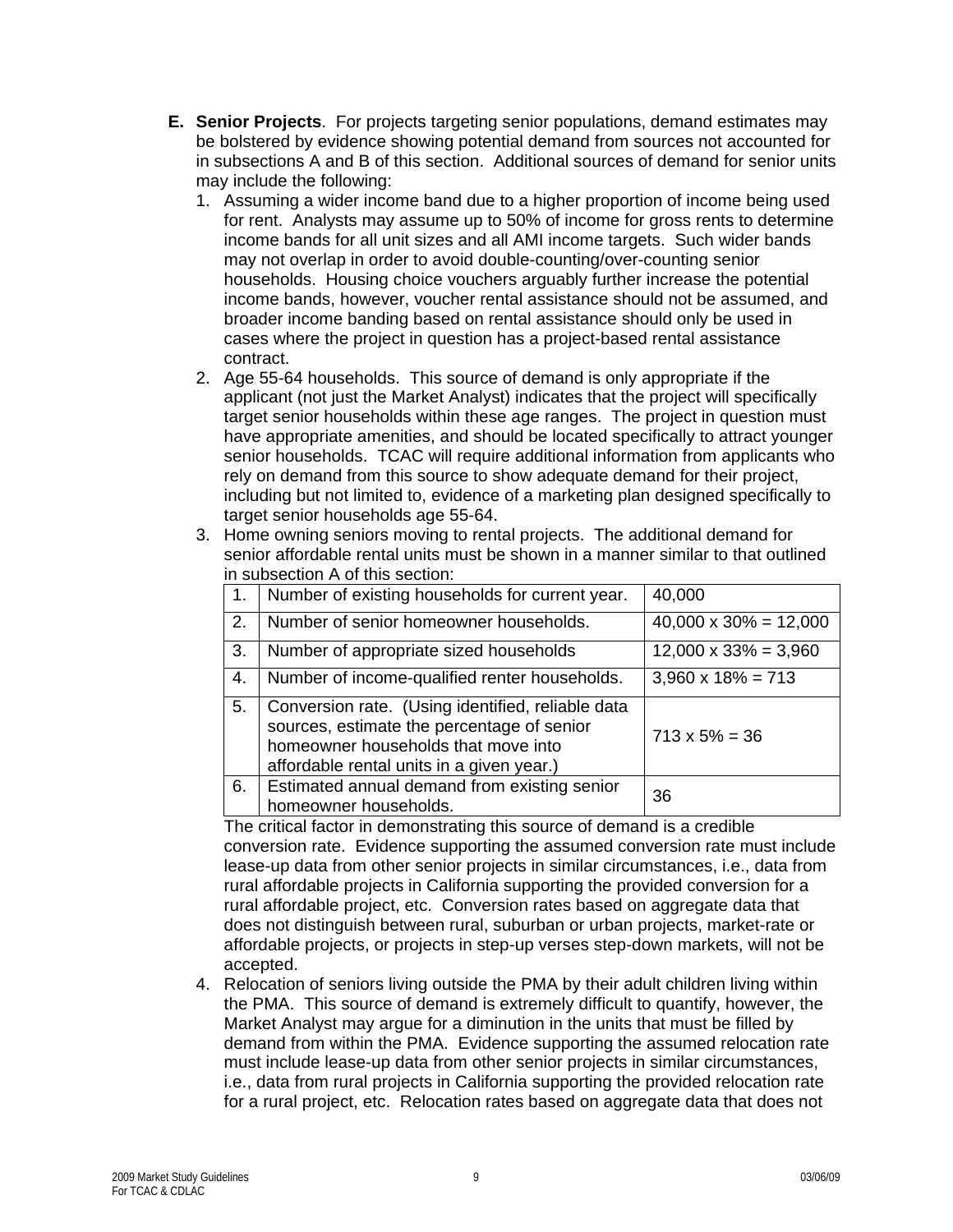distinguish between rural, suburban or urban projects, market-rate or affordable projects, or projects in step-up verses step-down markets, will not be accepted. Using relocation rates as an alternative source of demand for affordable senior projects is most appropriate for projects in more affluent urban and suburban areas.

- 5. Migration of seniors from outside of the PMA to the project. Similar to the relocation of seniors by adult children living within the PMA, this source of demand is extremely difficult to quantify, however, the Market Analyst may argue for a diminution in the units that must be filled by demand from within the PMA. Evidence supporting the assumed migration rate must include lease-up data from other senior projects in similar circumstances, i.e., data from rural projects in California supporting the provided migration rate for a rural project, etc. Migration rates based on aggregate data that does not distinguish between rural, suburban or urban projects, market-rate or affordable projects, or projects in step-up verses step-down markets, will not be accepted. Using a migration rates as a source of demand for affordable senior projects is most appropriate for projects in step-up markets.
- 6. Pent-up demand from seniors living in extended families. Data on the number of seniors living in extended family households is available through the Census, and therefore may be available through many data providers. Analysts must provide sufficient evidence to support any turnover assumptions used to calculate expected demand from seniors living in extended families. This is arguably the most difficult source of additional demand to quantify, and likely only appropriate to certain PMAs.

### **F. Analysis.**

For all but Special Needs Projects, the demand analysis must include:

- 1. A detailed analysis of the income levels of the potential tenants for the proposed units. The analysis must state and provide support for the minimum household income used for total housing expenses to set the lower limit of the targeted household income range.
- 2. A calculation of annual demand in the projected year of market entry for each unit size and rent level as outlined in A-C above.
- 3. A calculation of the annual demand, or reduction in units to be filled though PMA demand, as outlined in D-E above.
- 4. A calculation of the Capture Rate for each Income Limit in the subject property incorporating any other regulatory agency restrictions such as age, income, living in Substandard Conditions, renters versus home owners, household sizes, etc. For rehabilitation projects, the calculated Capture Rate may be based on the estimated number of units that will be normally vacant due to turnover plus the number of units that the existing tenants will be required to vacate for failing to income qualify for a unit, during the year the project is projected to be placed in service.
- 5. A calculation of the Penetration Rate. For rehabilitation projects, the calculated Penetration Rate may be based on the estimated number of units that will be normally vacant due to turnover plus the number of units that the existing tenants will be required to vacate for failing to income qualify for a unit, during the year the project is projected to be placed in service.
- 6. A projection of, and explanation for, any future changes in the housing population within the PMA.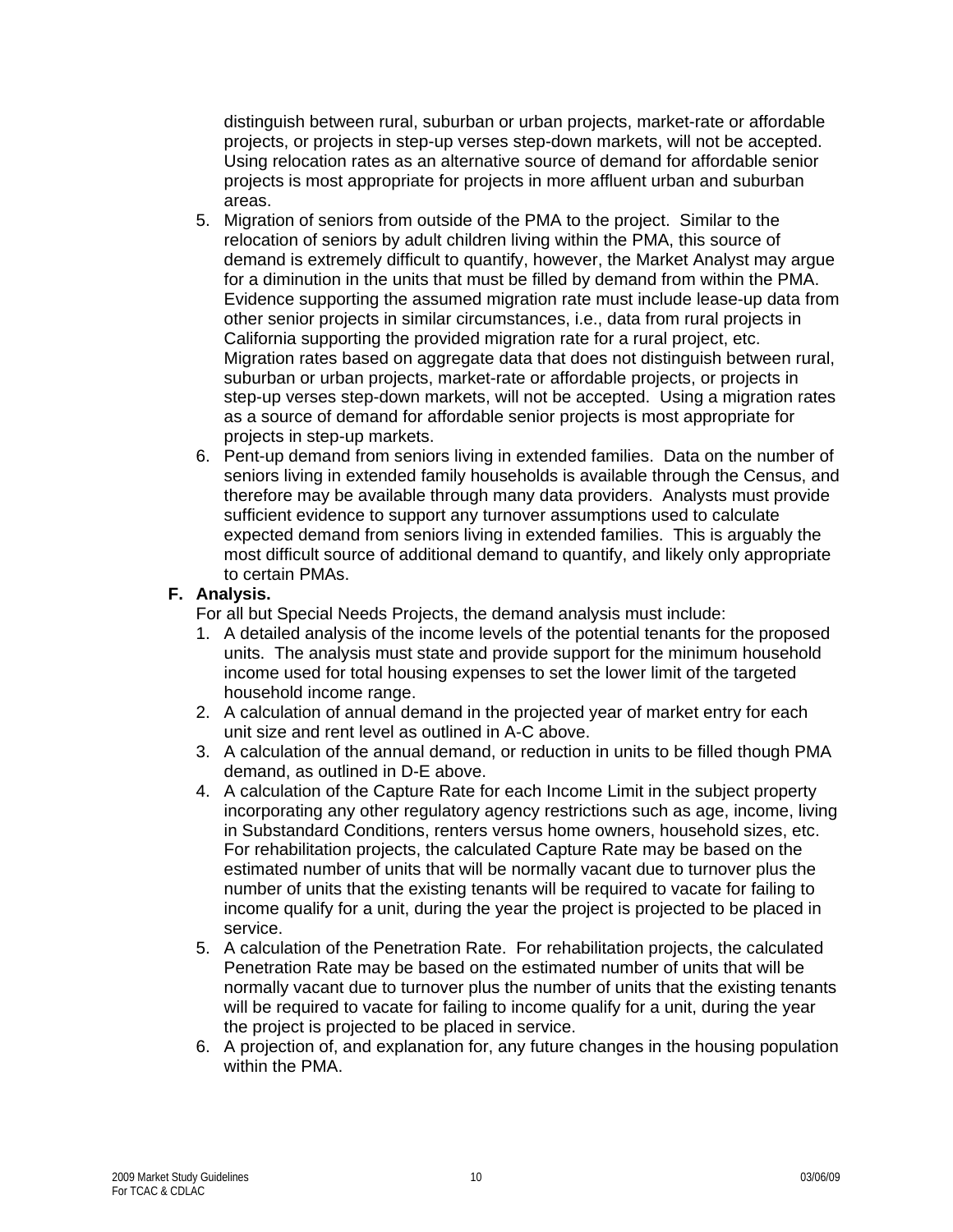- 7. Identification of risks (i.e. competitive properties which may come on line at the same time as the subject property; declining population in the PMA, etc.), unusual conditions and mitigating circumstances.
- 8. Documentation and descriptions that show the methodology for calculations in the analysis section and relate the conclusions to the data.

### **VII. ABSORPTION RATE:**

The market study should define and justify the Absorption Rate for the subject property. The Absorption Period is considered to start as soon as the first units are released for occupancy. The analysis must provide an estimate of the time required to reach 95% occupancy. The Absorption Rate determination should consider, but is not limited to, such factors as the overall estimate of new household growth, the available supply of competitive units, observed trends in absorption of comparable units, and the availability of subsidies and rent specials. The month leasing is assumed to begin should accompany all absorption estimates

- SRO and Special Needs must be 90% occupied within six months. If the property is over 150 units, must reach 90% occupancy within one year.
- Large Family projects must be 95% occupied within six months. If the property is over 150 units, must reach 95% occupancy within one year.
- All Senior projects must be 95% occupied within 1 year.

# **VIII. COMPETITIVE RENTAL MARKET:**

### **A) Market Rate Comparables:**

- 1. The market study must identify what market rate developments are currently available to serve the target market in the PMA, and provide sufficient information on existing developments to allow a reviewer who is unfamiliar with the PMA to understand the current market conditions.
- 2. At least three (3) market-rate rental properties within one mile (or, in the case of projects where market rate rental properties do not exist within one mile, within the PMA) of the subject property, should be included in the market analysis. Projects closest to the subject and projects in similar markets must be included in the analysis, and should be chosen over projects similar in age and amenities but more distant from the project in deriving an achievable market rent.Those more distant projects similar in age and amenities may also be used in conjunction with projects in close proximity to the subject in deriving an achievable market rent.
- 3. The analysis should include information on all rental developments that can be considered currently available to serve the target population in the PMA as well as planned rental developments in the PMA that could also serve the target population and are expected to be placed in service during the two years following the year of the project's application to TCAC or CDLAC, whichever is the later. The analysis should assess the impact of the proposed development on existing and planned market rate rental housing.
- 4. A 10-year (or other appropriate period) history of building permits in the PMA, if available, by housing type and comments on building trends in relation to household trends.
- 5. For rural projects, analyze the availability and cost of purchasing a single-family home and/or mobile home in comparison to paying the subject property rent.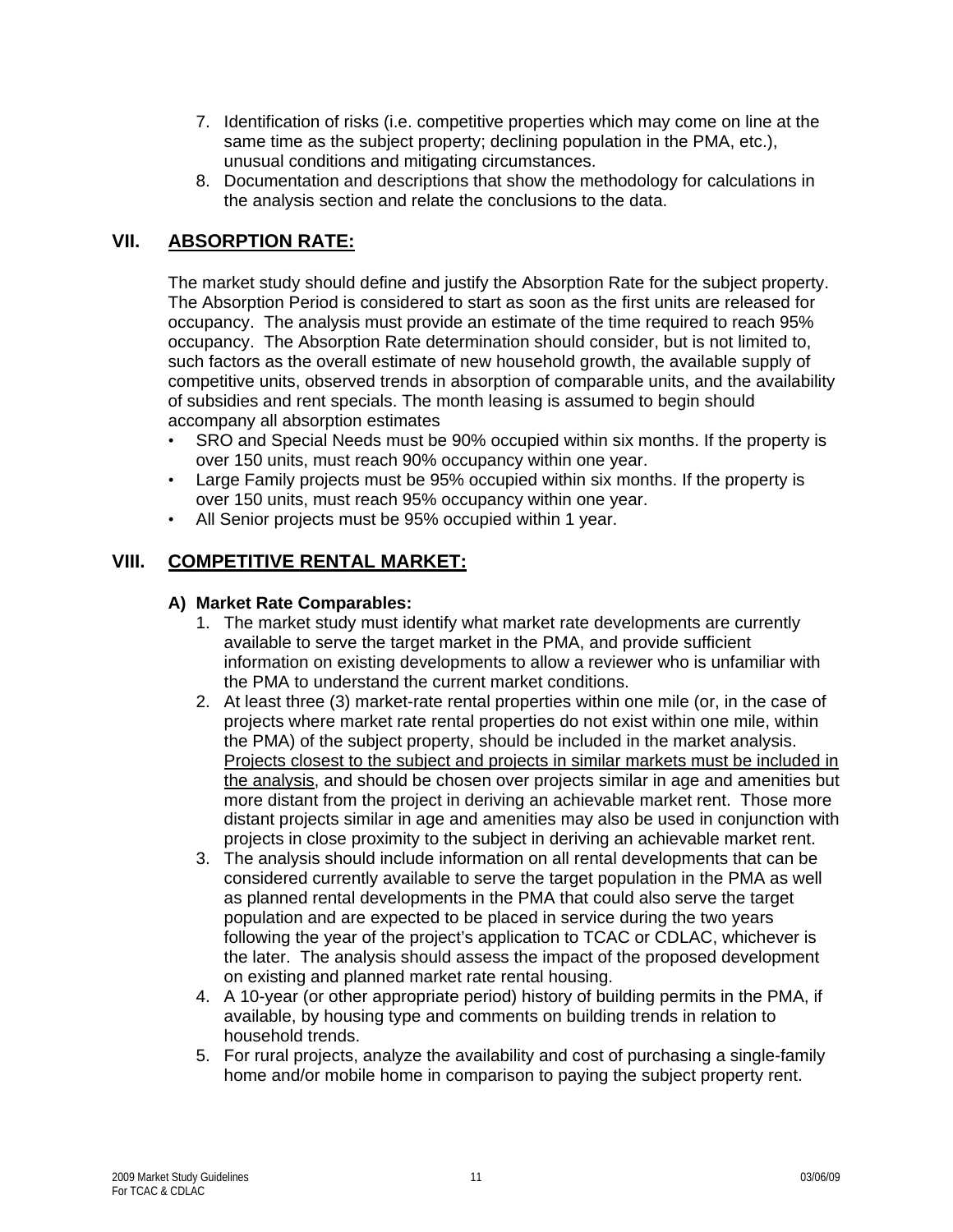6. For rehabilitation projects, analyze the market rate rents based on market-rate projects that have similar locations, designs and amenities as the current project. Do not assume a substantial increase in quality and achievable market rent post rehabilitation without specifically outlining how the project's quality will increase sufficient to warrant the increase in achievable market rent.

### **B) Existing and Planned Affordable Housing Comparables:**

- 1. Provide a list of existing or planned affordable housing developments in the PMA. Where possible, provide the design type, target population, unit mix and income levels to be served.
- 2. Assess the impact of the proposed development on existing and planned affordable housing. The analysis should include a consideration of the age of existing affordable units, amenities offered as compared to those proposed at the subject development, and whether there is sufficient market demand (i.e., demand is greater than or equal to projected supply) for the existing affordable housing and the proposed affordable housing.
- **C) Rent Comparability Matrix:** A separate rent comparability matrix must be completed for each unit type (SRO, Studio, One-Bedroom, etc.) in a project, for both market rate and affordable housing comparables (i.e., for a project with one-, twoand three-bedroom units, six rent comparability matrices must be completed). Each rent comparability matrix must include three or more comparable projects, within one mile of the subject property, unless the market analyst certifies that fewer than three projects containing the unit type in question exist within the PMA.
	- The rent comparability matrix must demonstrate that the proposed tenant paid rents for each tax credit and/or tax-exempt bond financed unit type in the proposed development will be at least 10% below rents for the same unit types in the comparable market rate rental properties, and the units value ratio (\$/SF) will be at or below the values for the same unit types in the comparable rental properties.
	- In rural areas lacking sufficient three and four bedroom market rate rental comparables, the rent comparability matrix must show that in comparison to three and four bedroom single-family rentals, the tax credit rents and tax exempt bond rents will be at least 20% below rents for these single family homes, and the units value ratio (\$/SF) will be at or below that of single family homes.
	- A minimum of three projects used to demonstrate that the subject meets these requirements must be within one mile of the subject, unless the analyst can certify that no multifamily rentals with similar unit sizes exist within a one-mile radius.
	- All of the listed characteristics of the subject project and comparable projects must be addressed. Additional characteristics of a project may be considered but must be justified in the body of the analysis.
	- The rent comparability matrix file (in Excel format) is available on the TCAC and CDLAC websites.

### **Instructions for Completing the Rent Comparability Matrix:**

- 1. Prepare a separate matrix for each low-income unit type (SRO, studio, onebedroom, etc.).
- 2. Note all of the various characteristics of the subject property. Consider only those amenities that are appropriate to ALL of the units of a particular type. For the purposes of meeting the 10% below market rate requirement, use the highest rent units for each of the project's unit types.
- 3. Comparable projects should be entered beginning with the closest to the most distant from the project. Note the appropriate characteristics for each of the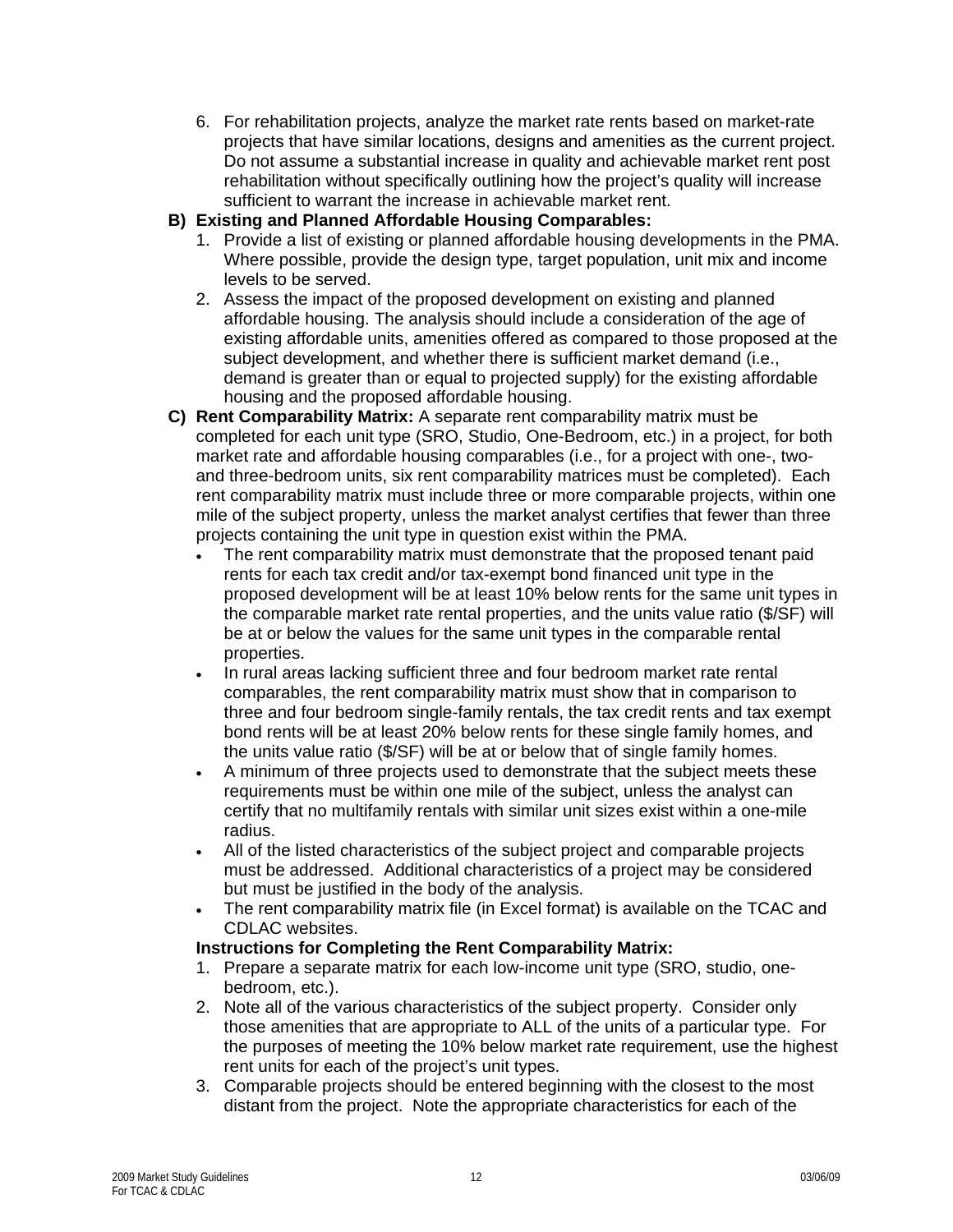comparables. If appropriate, assign a value to the differences in characteristics between the comparable and the subject project.

- If the comparable is inferior to the subject on a particular characteristic, adjust the comparable upward. If the comparable is superior to the subject, adjust the comparable downward. The result should be a determination of what rent the comparable could obtain if it were more similar to the subject. Not all characteristics will affect rents. Make adjustments only for differences in characteristics that would affect the amount of rent tenants in the subject's market area are willing to pay.
- Create different entries for similar unit types with different rents or amenities in a comparable.

### **The analysis and text accompanying the rent comparables matrix must:**

- Include a contact list that includes the project name, address, phone number and a contact name for each market and income-restricted comparable.
- Include color photos of each property.
- Include a map identifying the location of each property in relation to the subject
- Identify those projects the analyst considers the best comparables.
- Explain why each adjustment was made *and* how the dollar value of the adjustment was derived.
- Explain and justify the inclusion of any additional characteristics in the matrix. These additional characteristics should consist of services and amenities. Characteristics that are primarily esthetic in nature should not be included.
- Include a tenant profile as well as additional information related to households on a waiting list if the proposed development represents an additional phase of an existing housing development.
- Provide the target population, type of design, number of units, unit configuration, rent concessions, rent structure and rent increase or decrease trends for the proceeding three years.
- Provide an estimate of the Market Vacancy Rate for the PMA rental housing stock by population served (i.e. market rate, Low Income Housing Tax Credit, and Project Based Rent Assistance) and type of occupancy (i.e. family, seniors, special populations) and unit size.
- Provide the estimated date of market entry and any other relevant market analysis information for developments in the planning or construction stages. If there are no developments in the planning stages or under construction, a statement to that effect must be provided.
- Derive an achievable market rent for the subject property and quantify and discuss Market Advantage, or disadvantage, of the subject and impact on Marketability.

# **IX. APPENDICES**

The Appendices of the analysis shall include:

- 1. A bibliographical list of the data sources used in the Market Study.
- 2. The demographic reports used for the study.
- 3. A utility allowance schedule.
- 4. A resume describing the Market Analyst's experience and background, which must be provided with each market study.
- 5. A copy of the floor plans and elevations.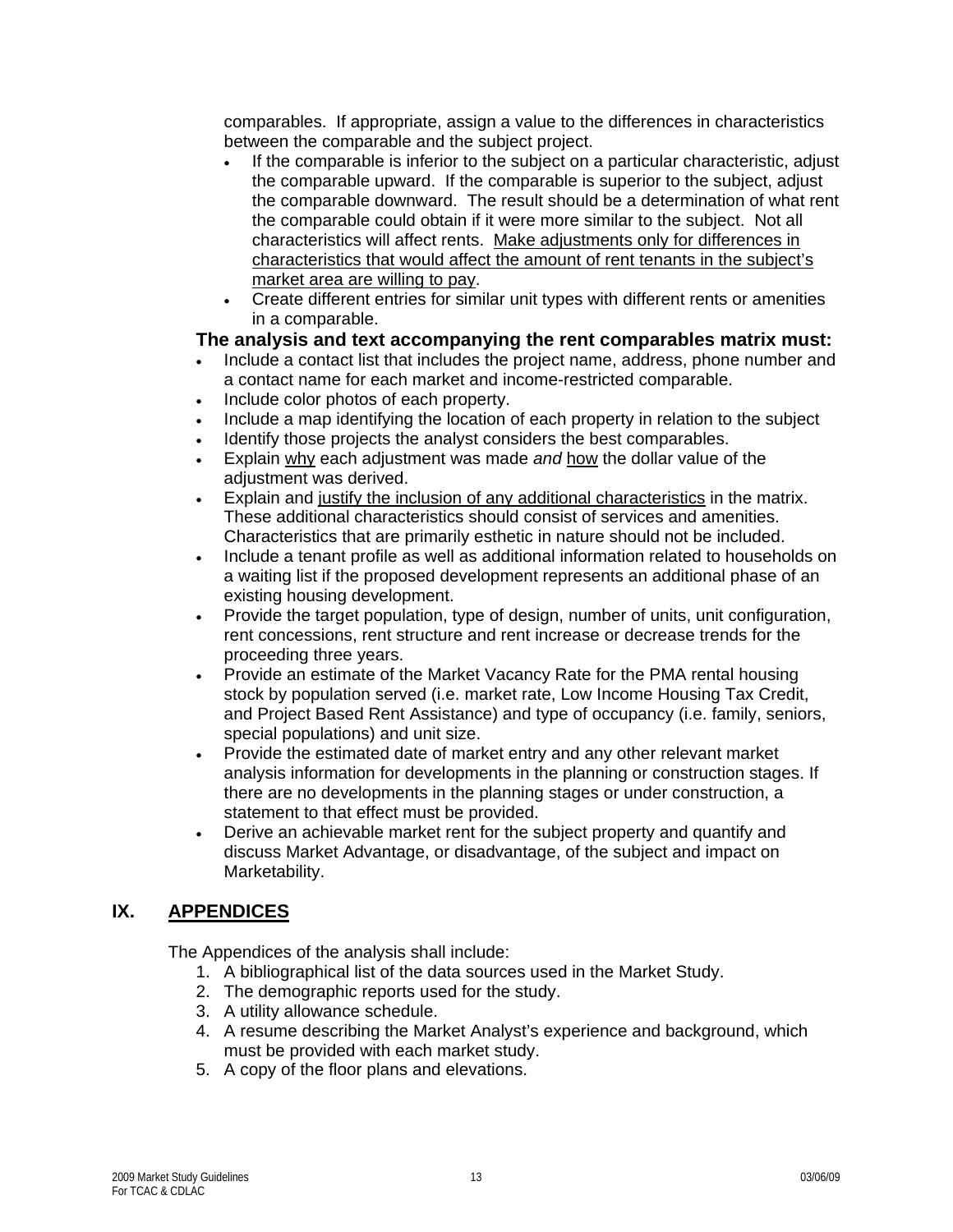# **APPENDIX A: MARKET STUDY TERMINOLOGY**

| Terminology            | Definition                                                                       |
|------------------------|----------------------------------------------------------------------------------|
| <b>Absorption</b>      | The period of time necessary for a newly constructed or renovated property       |
| <b>Period</b>          | to achieve the Stabilized Level of Occupancy. The Absorption Period begins       |
|                        | when the first temporary or permanent certificate of occupancy is issued         |
|                        | and ends when the last unit needed to reach the Stabilized Level of              |
|                        | Occupancy has a signed lease. Assumes a typical pre-marketing period,            |
|                        | prior to the issuance of the certificate of occupancy, of about three to six     |
|                        | months. The month leasing is expected to begin should accompany all              |
|                        | absorption estimates.                                                            |
| <b>Absorption</b>      | The average number of units rented each month during the Absorption              |
| Rate                   | Period.                                                                          |
| <b>Amenity</b>         | Tangible or intangible benefits offered to a tenant at no fee (with the          |
|                        | exception of day care), typically on-site recreational facilities or planned     |
|                        | programs, services and activities.                                               |
| <b>Annual</b>          | The total estimated demand present in the market in any one year for the         |
| <b>Demand</b>          | type of units proposed. Annual demand estimates factor in tenure, tenant         |
|                        | age, income restrictions, family size and turnover.                              |
| <b>Area Median</b>     | 100% of the gross median Household income for a specific Metropolitan            |
| <b>Income or AMI</b>   | Statistical Area, county or non-metropolitan area established annually by        |
|                        | HUD.                                                                             |
| <b>Assisted Living</b> | These projects are typically referred to as "residential care" or "intermediate  |
|                        | care" facilities and provide a continuum of living and personal care services.   |
| <b>Basic Rent</b>      | The minimum monthly rent that tenants who do not have rental assistance          |
|                        | pay to lease units developed through the USDA-RD Section 515 Program,            |
|                        | the HUD Section 236 Program and HUD Section 223(d)(3) Below Market               |
|                        | Interest Rate Program. The Basic Rent is calculated on the rent required to      |
|                        | operate the property, maintain debt service on a subsidized mortgage with a      |
|                        | below-market interest rate, and provide a return on equity to the developer      |
|                        | in accordance with the regulatory documents governing the property.              |
| <b>Capture Rate</b>    | The percentage of age, size, and income qualified renter Households in the       |
|                        | Primary Market Area that the property must capture to achieve the                |
|                        | Stabilized Level of Occupancy. The Capture Rate is calculated by dividing        |
|                        | the total number of units at the property by the total number of age and         |
|                        | income qualified renter Households in the primary market area. See               |
|                        | Penetration Rate for rate for entire market area.                                |
| Comparable             | A market-rate or Affordable Housing property that is representative of the       |
| <b>Property</b>        | rental housing choices of the subject's Primary Market Area and that is          |
|                        | similar in construction, size, amenities, or age.                                |
| <b>Concession</b>      | Discount given to a prospective tenant to induce the tenant to sign a lease.     |
|                        | Concessions typically are in the form of free rent for a specific period of      |
|                        | time.                                                                            |
| Congregate             | Senior-restricted projects that are characterized by independent living units,   |
| Care                   | coupled with a continuum of resident services. Resident services can             |
|                        | include, but are not limited to, providing one or more meals per day,            |
|                        | housekeeping assistance, linen service, 24-hour security and transportation      |
|                        | service.                                                                         |
| <b>Contract Rent</b>   | The actual monthly rent payable by the tenant, including any rent subsidy        |
|                        | paid on behalf of the tenant, to the owner, inclusive of all terms of the lease. |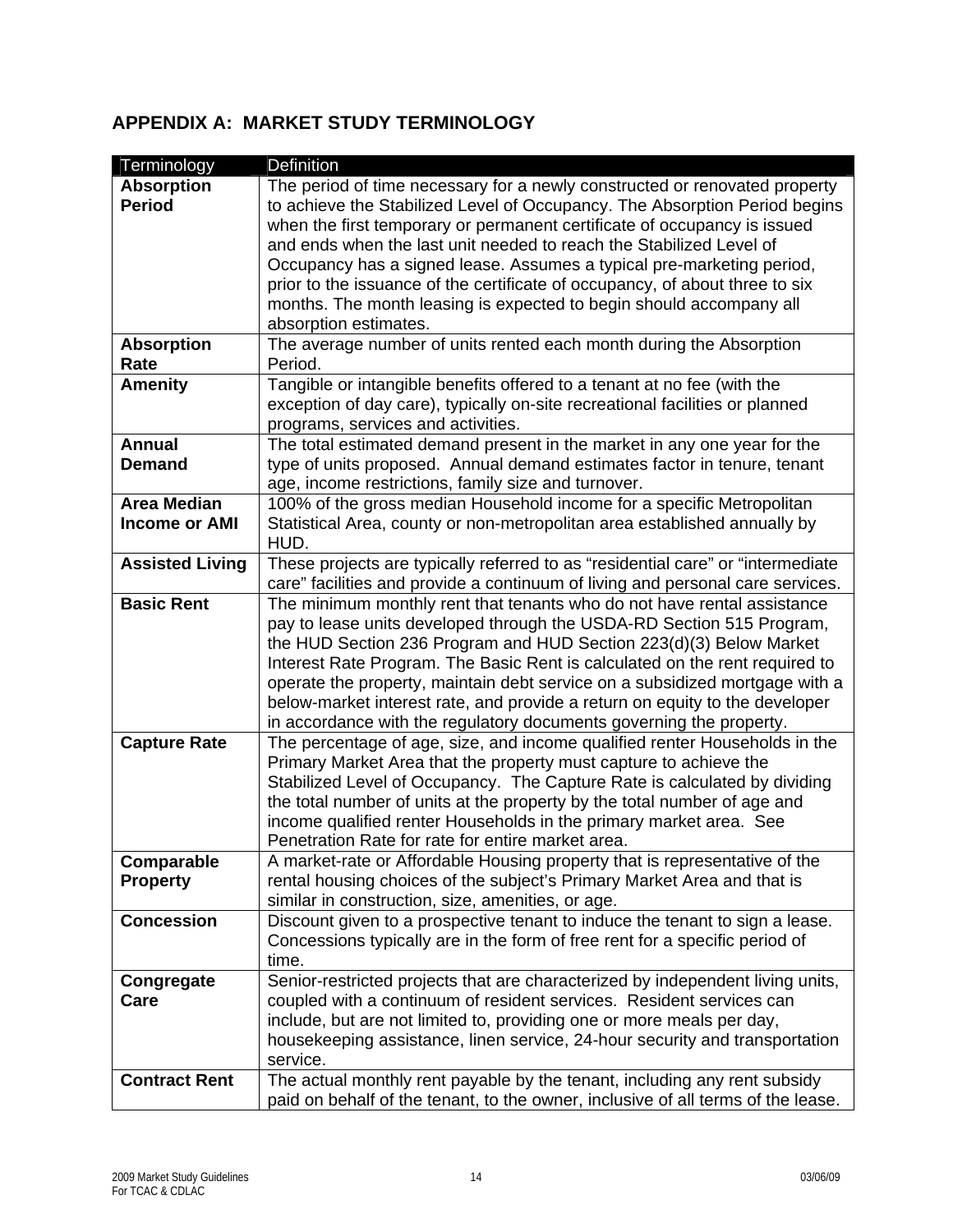| <b>Demand</b>          | An estimate of the total number of market Households that have both the<br>desire and the ability to obtain the product and/or services offered. |
|------------------------|--------------------------------------------------------------------------------------------------------------------------------------------------|
| <b>Effective Rents</b> | Market Rents less concessions.                                                                                                                   |
| <b>Family</b>          | A family consists of a householder (i.e., one who occupies or owns a                                                                             |
|                        | house/head of a household) and one or more other persons living in the                                                                           |
|                        | same household who are related to the householder by birth, marriage, or                                                                         |
|                        | adoption. Not all households contain families since a household may                                                                              |
|                        | comprise a group of unrelated persons or one person living alone. (Source:                                                                       |
|                        | US Census)                                                                                                                                       |
| <b>Gross Rent</b>      | The monthly housing cost to a tenant which equals the Contract Rent                                                                              |
|                        | provided for in the lease plus the estimated cost of all Tenant Paid Utilities.                                                                  |
| <b>Household</b>       | All the persons who occupy a housing unit as their usual place of residence.                                                                     |
|                        | The occupants may be a single family, one person living alone, two or more                                                                       |
|                        | families living together, or any other group of related or unrelated persons                                                                     |
|                        | who share living arrangements. (Source: U.S. Census)                                                                                             |
| <b>Household</b>       | Changes in the number of Households for a particular area over a specific                                                                        |
| <b>Trends</b>          | period of time, which is a function of new Household formation (e.g. at                                                                          |
|                        | marriage or separation) and decreasing average Household size.                                                                                   |
| <b>Income Band</b>     | The range of incomes of Households which can pay a specific rent but do                                                                          |
|                        | not have more income than is allowed by the Income Limits of a particular                                                                        |
|                        | housing program. The minimum income typically is based on a defined                                                                              |
|                        | Acceptable Rent Burden percentage and the maximum typically is pre-                                                                              |
|                        | defined by specific programmatic requirements or by general market                                                                               |
|                        | parameters.                                                                                                                                      |
| Independent            | Senior-restricted projects characterized by independent living units and a                                                                       |
| Living                 | lack of assisted living services. Such projects may have community rooms,                                                                        |
|                        | club houses or other common area amenities but do not offer assisted living                                                                      |
|                        | services. Tenants must contract for assisted living services with public or                                                                      |
|                        | private agencies.                                                                                                                                |
| <b>Infrastructure</b>  | Services and facilities including roads, highways, water, sewerage,                                                                              |
|                        | emergency services, parks and recreation, etc. Infrastructure includes both                                                                      |
|                        | public and private facilities.                                                                                                                   |
| <b>Market</b>          | The difference, expressed as a percentage, between the estimated market                                                                          |
| <b>Advantage</b>       | rent for an apartment property without income restrictions and the lesser of                                                                     |
|                        | (a) the owner's proposed rents or (b) the maximum rents permitted by the                                                                         |
|                        | financing program for the same apartment property.                                                                                               |
| <b>Market Area</b>     | A geographic area from which a Property is expected to draw the majority of                                                                      |
|                        | its residents.                                                                                                                                   |
| <b>Market Area,</b>    | The most likely geographic area from which a Property would draw its                                                                             |
| <b>Primary (PMA)</b>   | support.                                                                                                                                         |
| <b>Market Area,</b>    | The portion of a market area that supplies additional support to an                                                                              |
| <b>Secondary</b>       | apartment property beyond that provided by the primary market area.                                                                              |
| (SMA)                  |                                                                                                                                                  |
| <b>Market Demand</b>   | The number of units required in a defined market area to accommodate                                                                             |
|                        | Demand (i.e. Households that desire to improve the quality of their housing                                                                      |
|                        | without significantly increasing their economic burden).                                                                                         |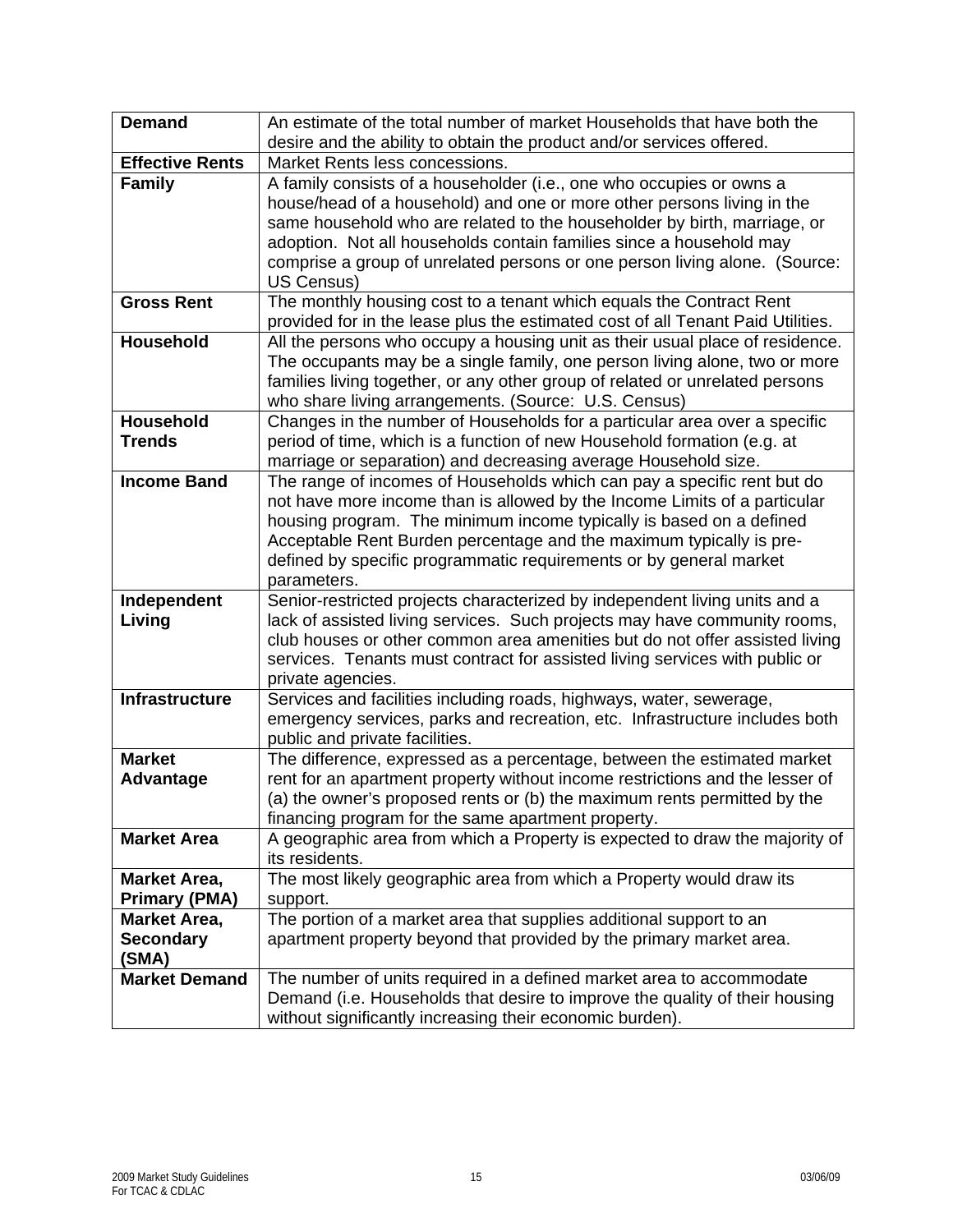| <b>Market</b>           | An analysis that determines whether a proposed development can attain its       |
|-------------------------|---------------------------------------------------------------------------------|
| <b>Feasibility</b>      | target rents, taking into account the development's characteristics (location,  |
| <b>Analysis</b>         | size, unit mix, design, and amenities), the depth of its target market, and the |
|                         | strength of its appeal in comparison to other existing and planned options      |
|                         | available to potential consumers.                                               |
| <b>Marketability</b>    | The manner in which the subject fits into the market; the relative desirability |
|                         | of a property (for sale or lease) in comparison with similar or competing       |
|                         | properties in the area.                                                         |
| <b>Market Vacancy</b>   | Average number of apartment units in any market area which are                  |
| Rate                    | unoccupied divided by the total number of apartment units in the same           |
|                         | market area, excluding units in properties which are in the lease-up stage.     |
| <b>Metropolitan</b>     | A geographic entity defined by the federal Office of Management and             |
| <b>Statistical Area</b> | Budget for use by federal statistical agencies, based on the concept of a       |
| (MSA)                   | core area with a large population nucleus, plus adjacent communities            |
|                         | having a high degree of economic and social integration with that core.         |
|                         | Qualification of an MSA requires the presence of a city with 50,000 or more     |
|                         | inhabitants, or the presence of an Urbanized Area (UA) and a total              |
|                         | population of at least 100,000. The county or counties containing the largest   |
|                         | city and surrounding densely settled territory are central counties of the      |
|                         | MSA. Additional outlying counties qualify to be included in the MSA by          |
|                         | meeting certain other criteria of metropolitan character, such as a specified   |
|                         | minimum population density or percentage of the population that is urban.       |
| Move-up                 | An estimate of how many consumers are able and willing to relocate to           |
| <b>Demand</b>           | more expensive or desirable units, such as tenants who move up from             |
|                         | Class C properties to Class B; and Class B tenants that move up to class A      |
|                         | properties; and tenants that move from Class C and B properties to new          |
|                         | superior Tax Credit properties. For purposes of demonstrating move-up           |
|                         | demand both changes in Class Construction Type, and changes in Quality          |
|                         | Classification of 5 or more, may be considered (Reference the California        |
|                         | State Board of Equalization Assessor's Handbook Section 531, January            |
|                         | 2003, pages 4-5 for definitions of Class and Quality Classifications).          |
| Neighborhood            | An area of a city or town with common demographic and economic features         |
|                         | that distinguish it from adjoining areas.                                       |
| <b>Net Rent (also</b>   | <b>Gross Rent less Tenant Paid Utilities.</b>                                   |
| referred to as          |                                                                                 |
| <b>Contract Rent</b>    |                                                                                 |
| or Lease Rent)          |                                                                                 |
| <b>Penetration</b>      | The percentage of age and income qualified renter Households in the             |
| Rate                    | Primary Market Area that all existing and proposed properties, to be            |
|                         | completed within six months of the subject, and which are competitively         |
|                         | priced to the subject that must be captured to achieve the Stabilized Level     |
|                         | of Occupancy. Funding agencies may require restrictions to the qualified        |
|                         | Households used in the calculation including age, income, living in             |
|                         | substandard housing, mover ship and other comparable factors. See               |
|                         | Capture Rate for property specific rate.                                        |
| Pent-up                 | A market in which there is a scarcity of supply and vacancy rates are very      |
| <b>Demand</b>           | low.                                                                            |
| <b>Population</b>       | Changes in population levels for a particular area over a specific period of    |
| <b>Trends</b>           | time—which is a function of the level of births, deaths, and net migration.     |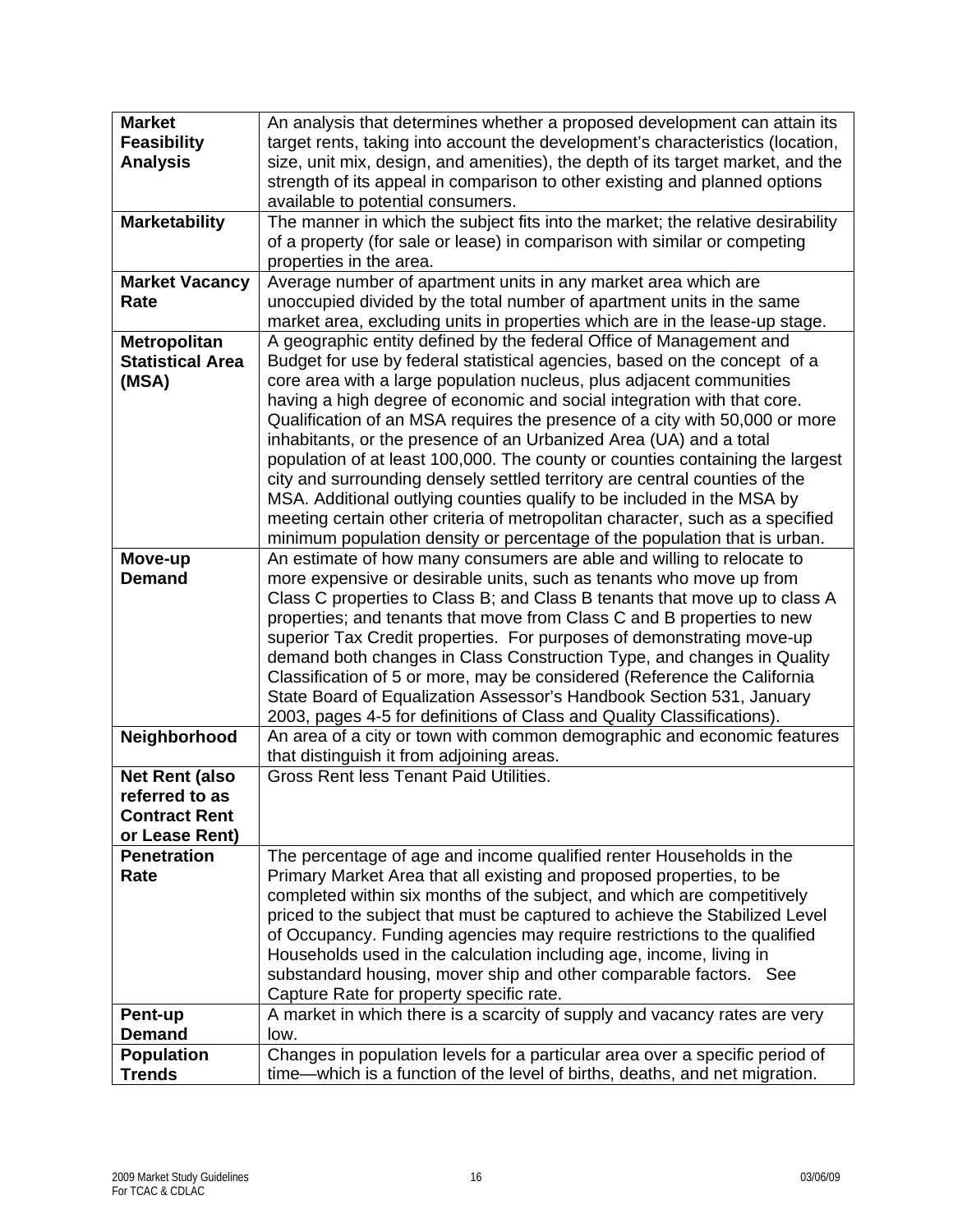| <b>Project Based</b>    | Rental assistance from a federal, state or local program that is allocated to   |
|-------------------------|---------------------------------------------------------------------------------|
| Rent                    | the property or a specific number of units in the property and is available to  |
| <b>Assistance</b>       | each income eligible tenant of the property or an assisted unit.                |
| <b>Rent Burden</b>      | Contract Rent plus Tenant Paid Utilities divided by the gross monthly           |
|                         | Household income.                                                               |
| <b>Rent Burdened</b>    | Households with Rent Burden above the level determined by the lender,           |
| <b>Households</b>       | investor, or public program to be an acceptable rent-to-income ratio.           |
| <b>Restricted Rent</b>  | The maximum allowable rent under the restrictions of a specific housing         |
|                         | program or subsidy.                                                             |
| <b>Saturation</b>       | The point at which there is no longer demand to support additional units.       |
| Single-family           | A dwelling unit, either attached or detached, designed for use by one           |
| <b>Housing</b>          | Household and with direct access to a street. It does not share heating         |
|                         | facilities or other essential building facilities with any other dwelling.      |
| <b>Special Needs</b>    | Specific market niche which is typically not catered to in a conventional       |
| <b>Population</b>       | apartment property. This population should exhibit certain criteria which can   |
|                         | be well-defined and are reasonably quantifiable, in order, for example, to      |
|                         | assess the need and demand from this source.                                    |
| <b>Stabilized Level</b> | The underwritten or actual number of occupied units that a property is          |
| of Occupancy            | expected to maintain after the initial rent-up period, expressed as a           |
|                         | percentage of the total units. For TCAC projects these percentages are          |
|                         | equal to a physical occupancy rate that will generate 90% of aggregate          |
|                         | restricted rents for SRO and Special Needs units and generate 95% of            |
|                         | aggregate restricted rents for all other types of units.                        |
| Step-up or              | A market area characterized by natural and/or constructed amenities that is     |
| <b>Strong Market</b>    | generally attractive to both renters and homeowners. Typically                  |
|                         | characterized by stronger home prices and higher rents relative to the          |
|                         | county or secondary market area.                                                |
| <b>Step-Down or</b>     | A market area characterized by a lack of natural and/or constructed             |
| <b>Weak Market</b>      | amenities that is generally less attractive to both renters and homeowners.     |
|                         | Typically characterized by weaker home prices and lower rents relative to       |
|                         | the county or secondary market area.                                            |
| <b>Subsidy</b>          | Monthly income received by a tenant or by an owner on behalf of a tenant to     |
|                         | pay the difference between the apartment's contract rent and the amount         |
|                         | paid by the tenant toward rent.                                                 |
| <b>Substandard</b>      | Housing conditions that are conventionally considered unacceptable which        |
| <b>Conditions</b>       | may be defined in terms of lacking plumbing facilities, one or more major       |
|                         | systems not functioning properly, or overcrowded conditions.                    |
| <b>Target Income</b>    | The estimated Income Band from which the subject property will likely draw      |
| <b>Band</b>             | tenants.                                                                        |
| Target                  | Market niche a development will appeal to or cater to.                          |
| <b>Population</b>       |                                                                                 |
| <b>Tenant Paid</b>      | The cost of utilities necessary for the habitation of a dwelling unit which are |
| <b>Utilities</b>        | paid by the tenant. Tenant Paid Utilities do not include costs for telephone    |
|                         | or cable service.                                                               |
| <b>Tenure</b>           | The distinction between owner-occupied and renter-occupied housing units.       |